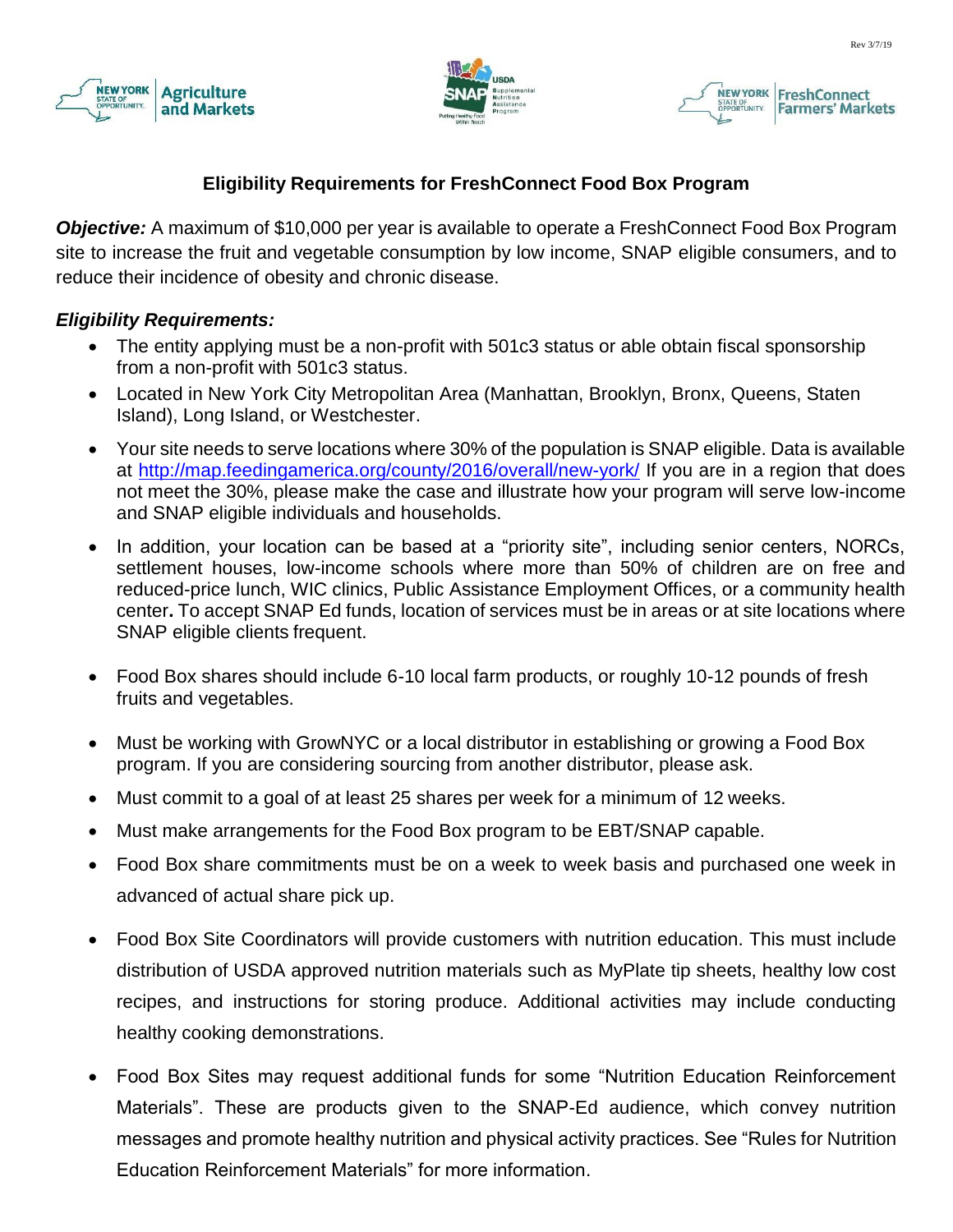### *Process:*

- A proposal (including project timeline) and budget is required and submitted to the New York State Department of Agriculture and Markets (Department).
- Proposal must have a recruitment and retention plan for Food Box share customers.
- Grant funds may not be used to purchase foods.
- Grant funds may not be used for the purchase of EBT hardware and to pay fees associated with the operation of the equipment. If equipment is needed, the organization can contactthe NYS Department of Agriculture and Markets for options.
- Goal: at least 10 percent of revenues for the Food Box shares in the form of SNAP benefits from SNAP participants.
- Must apply to USDA Food and Nutrition Service (FNS) to become an authorized SNAP vendor, if not already participating.
- If the proposal and budget are accepted, the organization will be requested by the Department to enter into a "Letter of Agreement" (LOA). The LOA is for one year. Grantees that successfully complete the first year will be given priority for a second year of funding.

# *Reporting & Evaluation Requirements:*

- The location and number of Food Box sites operating; number of new sites.
- Number of Food Box Sites that operate SNAP-EBT terminals.
- The number of food box shares distributed to SNAP participants or SNAP eligible participants from each food box site.
- The number of recipes for fresh fruits and vegetables developed and distributed at each food box site.
- The number and amount of SNAP sales at each food box site and for food box sites.
- The pounds and variety of fruits and or vegetables in weekly shares.
- Create and distribute a survey for:
	- $\circ$  the usage of produce provided in the weekly share;
	- $\circ$  the consumption of produce provided in the weekly share;
	- $\circ$  the use of recipes provided with the weekly shares;
	- $\circ$  the use of concepts provided in MyPlate nutrition education materials;
	- o Age distribution, sex, ethnicity of SNAP-Ed participants.
- Goal: 10 percent of the revenues for the food box shares will be in the form of SNAP benefits.
- Goal: 25 percent of food box participants report an increase in their consumption of fruits and vegetables as a result of purchasing weekly food box share(s).
- Goals: 25 percent of food box participants report utilizing one or more of the recipes provided with weekly food box share(s).